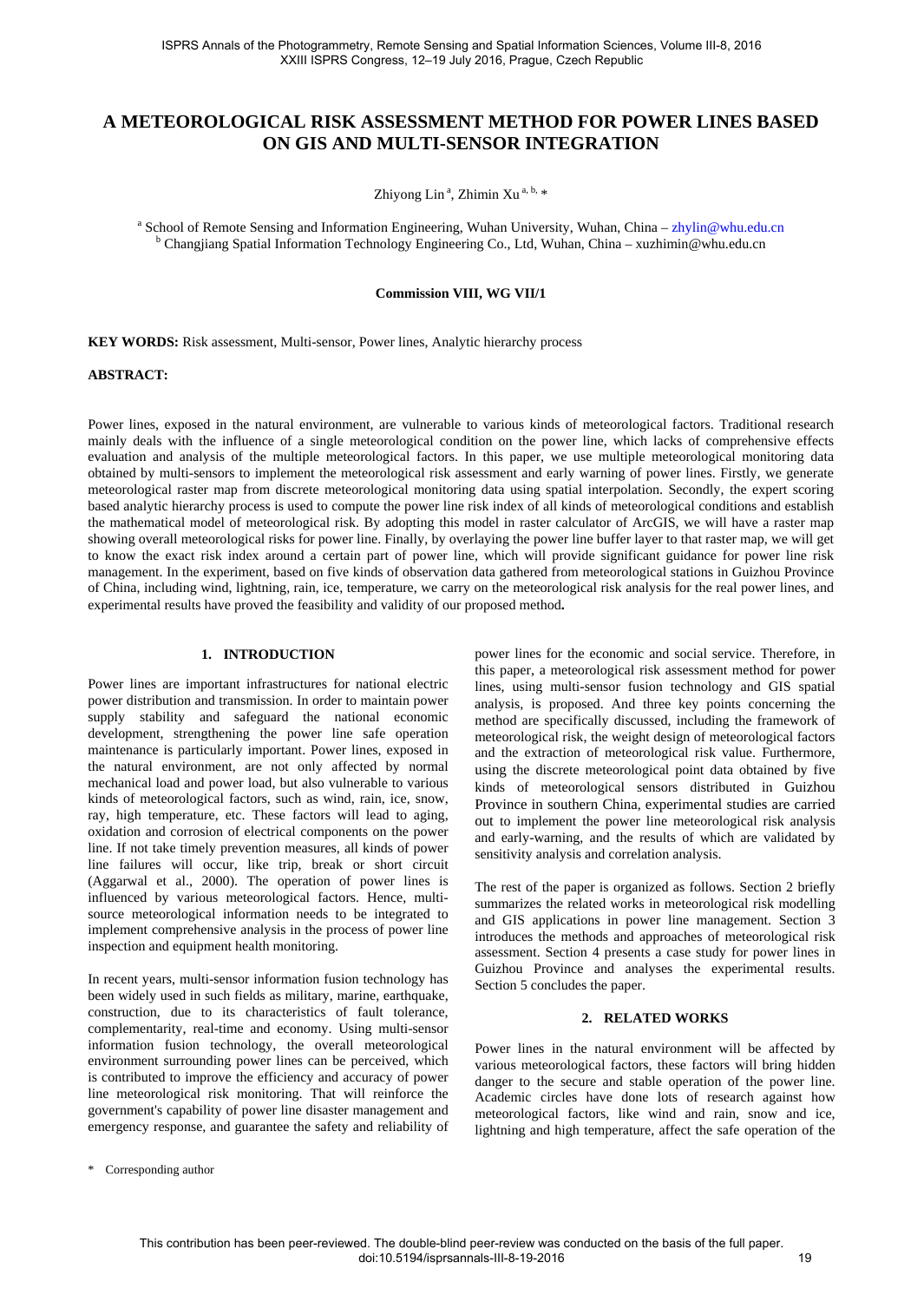power lines. Bai and Li thoroughly studied dynamic response of overhead transmission lines to oscillation caused by wind or rainfall loads using three degree of freedom model (Bai and Li, 2009). Kikuchi and Matsuzaki et al. figured out the aerodynamic characteristic of grooved round transmission wires in wind-tunnel experiments with a factor of rainfall attached (Kikuchi et al., 2003). Savadjiev et al. performed statistical analysis of meteorological data for icing and ice shedding on overhead power-line conductors and explored the correlations between hourly icing rate and the variations of the multiple meteorological variables (Savadjiev and Farzaneh, 2004). Jakse et al. explored the static and dynamic snow-shedding effects on 110kv overhead power lines in Slovenia using numerical simulations (Jakše et al., 2001).

By comparison and analysis of relative literature, we can see that past researches mainly consider single meteorological conditions and focus on the mathematical model to meet the requirement of power line reliability assessment. But there are few researches on risk analysis and early warning which consider multiple meteorological factors as a whole. GIS is a widely used tool with powerful data storage, management and sharing ability and rich spatial analysis ability, which can effectively integrate multi-source sensor data, provide spatial data support for all kinds of disaster management and decision support analysis and thus significantly improve the work efficiency and management level (Qi and Altinakar, 2011; Tang and Wen, 2009; Zerger and Smith, 2003). However, current GIS applications in power line management mainly satisfy the need for basic functions in the power line industry, such as power line layout, minimum cost path analysis, evaluation of environmental impact factors, power line measurement and calculation, three dimensional display and analysis, thematic map and statistics output (Bagli et al., 2011; Yang et al., 2010). Some higher level of applications can implement power information sharing and unified management, but abilities in risk analysis, early warning and decision making are very limited (Haihong et al., 2013; Jianli et al., 2003). So the advantages of GIS in data integration have not been fully realized.

To sum up, the traditional power line meteorological risk researches focus on only one meteorological factor, which is difficult to assess overall meteorological risk. Existing power line management system implements power line information management, sharing and monitoring, but lack of research on power line meteorological risk analysis and decision-making. Therefore, based on multiple meteorological data acquired by multi-sensor technology, this paper uses analytic hierarchy analysis and GIS spatial analysis to implement power line meteorological risk modelling and decision-making, which might be able to make up for the deficiency of the traditional method.

# **3. METHODS AND APPROACHES**

#### **3.1 Framework of the meteorological risk for power lines**

Natural disaster risk is defined as the hazard-related potential adverse effects and total economic loss expected in a region as a composite function of hazard, exposure, vulnerability, and management ability (Davidson and Lambert, 2001). But definitions of risk in research vary with their applications. Their bases lie in the common sense understanding of the concept of risk (Wang et al., 2011). Usually, the risk index value is associated with the probability and the severity of the hazard. In this paper, the power line meteorological risk index (PLMRI) is represented using the following function:

$$
PLMRI = \sum_{i=1}^{n} \omega_i V_i \tag{1}
$$

Here,  $\nu$  is the normalized value of every different selected meteorological factors, n is the number of the meteorological factors,  $\omega$  is the weight value referring to a certain meteorological factor and the sum of every different  $\omega$  is one.

There are two different normalization methods, according to the different relationship between the meteorological value and PLMRI value; for example, positive correlation or negative correlation (Liu et al., 2012; Wang et al., 2011). As to the positive indicator, the minimum method equation (2) was used, whereas the maximum method equation (3) was applied to the negative indicator.

$$
V = \frac{V_{\text{max}} - V}{V_{\text{max}} - V_{\text{min}}}
$$
 (2)

$$
V = \frac{V - V_{\min}}{V_{\max} - V_{\min}}
$$
 (3)

Our framework first allows the user to generate a raster map for each kind of meteorological point data using different spatial interpolation method and normalization method. In every raster map, each cell has a risk value  $\nu$  that represents how much potential risk the meteorological factor will have on the power lines. After that, PLMRI raster map with the same cell size will be generated. The PLMRI value of each cell is the weighted sum of every risk value that belongs to the cell in every meteorological raster map with same location. The weight of each meteorological factor is designed using analytic hierarchy process which starts from construction of relative importance matrix. Finally the PLMRI along the power line can be extracted by buffer and overlay analysis between line feature and raster map and eventually be output as statistical diagram. The framework of our research is presented as follow.



Figure 1 Framework of the meteorological risk for power lines

#### **3.2 Selection of indicators**

This paper selects five kinds of meteorological factors to model the potential risk. They are wind, rain, lightning, icing and high temperature, which have caused different hazards to power lines as many news report (shown in [Figure 2\)](#page-2-0). And the reasons are given below. As the five selected meteorological factors are all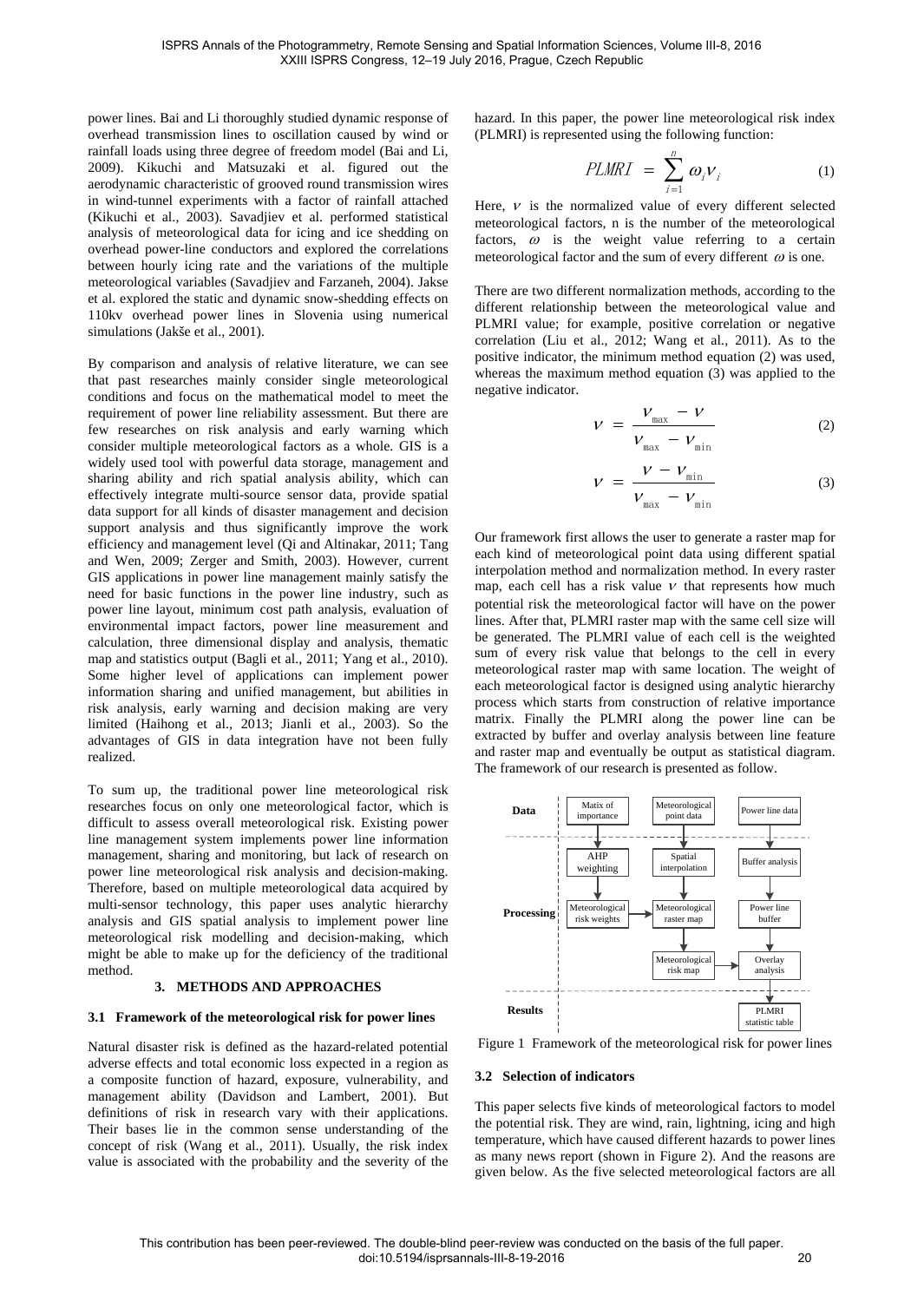positively correlated with the meteorological risk value, so equation (3) is chosen as the normalization method for all meteorological data.

*1) Wind*. Under the effect of wind, the suspension insulator strings attached to power line tower will tilt, making the air gap between the power line and the power line tower smaller, which will easily result in interphase short circuit and wire burnout accident (Abdel-Gawad and Zoklot, 2006). The unit of the wind in this paper is meters per second.

*2) Rains*. Drizzle will cause pollution flashover and discharge of insulator discharge, which will result in damage to the insulator . And heavy rainfall like downpour will make surging river, flash floods and landslides, causing power line tower fall and power line break. The unit of the wind in this paper is millimetre per hour.

*3) Lightning*. The most part of the overhead distribution lines are exposed in the air, so they are apt to be damaged by lightning and cause lightning over voltages, which will interrupt power supply and affect users' production and lives. In this paper, the intensity of lightning is measured by the density of lightning stroke in a kilometre grid.

*4) Icing.* When power lines are covered with heavy ice accretion, it may break up. And when ice accretion falls off, it will make the power line sway and increase the potential risk of flashover accident (Farzaneh and Savadjiev, 2005). Like lightning data above, the ice data is based on the historical statistics which have been classified into seven levels.

*5) Temperature.* Power line will expand when heated and contract when cooled and the tension will also change with the temperature of high or low. As the temperature is high in summer, the power line will sag, which will cause discharge in intersection and grounding short circuit accident (Thompson and Pilgrim, 2000). The unit of the temperature in this paper is degree centigrade.



<span id="page-2-0"></span>Figure 2 Power line damages brought by extreme weather

### **3.3 Spatial interpolation of meteorological data**

According to the first law of geography, everything is related to everything else, but near things are more related than distant things (Tobler, 1970). Spatial interpolation, based on the first law of geography, is a collection of methods that allow users to estimate values for locations where no sample points have been taken and also to assess the uncertainty of these estimates. These functions are important in many decision-making processes, as it is impossible in practice to take samples at every location in an area of interest. There are many

interpolation methods exist, such as polynomial method, inverse distance weighted, radial basis functions, diffusion kernel, kernel smoothing and kriging method. Some are quite flexible and others are more restrictive. Different interpolation method requires that the data meet specific conditions. In this paper, the meteorological data is collected by multi-sensors in weather station distributed in different places and stored in shapefile as point data. So it is necessary to use different spatial interpolation method to estimate different meteorological value for locations where no sample points exist.

For wind, rains and temperature, these three kinds of meteorological phenomenon is spatially continuously distributed in nature. For example, the intensity of wind is continuously changing and is becoming smaller and smaller from the eye of the wind to the edge. Thus, these three kinds of meteorological data are suitable for inverse distance weighted (IDW) method. This method uses the measured values surrounding the prediction location to predict a value for any unsampled location, based on the assumption that things that are close to one another are more alike than those that are farther apart. Given a set of weather station location points  $(x_i, y_i)$  and  $z_i$  is the meteorological value, where  $i \in (1, 2, \cdots n)$ . Then the meteorological value z at any other position  $(x, y)$  can be calculated through the following equations.

$$
Z = \frac{\sum_{i=1}^{n} Z_i / d_i^2}{\sum_{i=1}^{n} 1 / d_i^2}
$$
\n(4)\n
$$
d_i^2 = (x - x_i)^2 + (y - y_i)^2
$$

But for lightning and icing, these two meteorological phenomena are spatially discretely distributed in nature. That is to say, an obvious boundary exists between those places with lightning or icing and those without. So in the circumstances, the Thiessen polygon method is a good choice. The Thiessen polygon method is first used in field of climatology, and it is a partitioning of a plane into regions by taking pairs of points that are close together and drawing a line that is equidistant between them and perpendicular to the line connecting them. Any specific region has only one point as centre, which is closer to any point inside the plane than any other region centre. As is shown in [Figure 3,](#page-2-1) supposed that the intensity data of lightning and icing is collected in different weather station distributed as (a), by applying Thiessen polygon based spatial subdivision, as shown in (b), every weather station will dominates an area of region, in which every specific location holds the same intensity of lightning and icing.



<span id="page-2-1"></span>Figure 3 Spatial subdivision using Thiessen polygon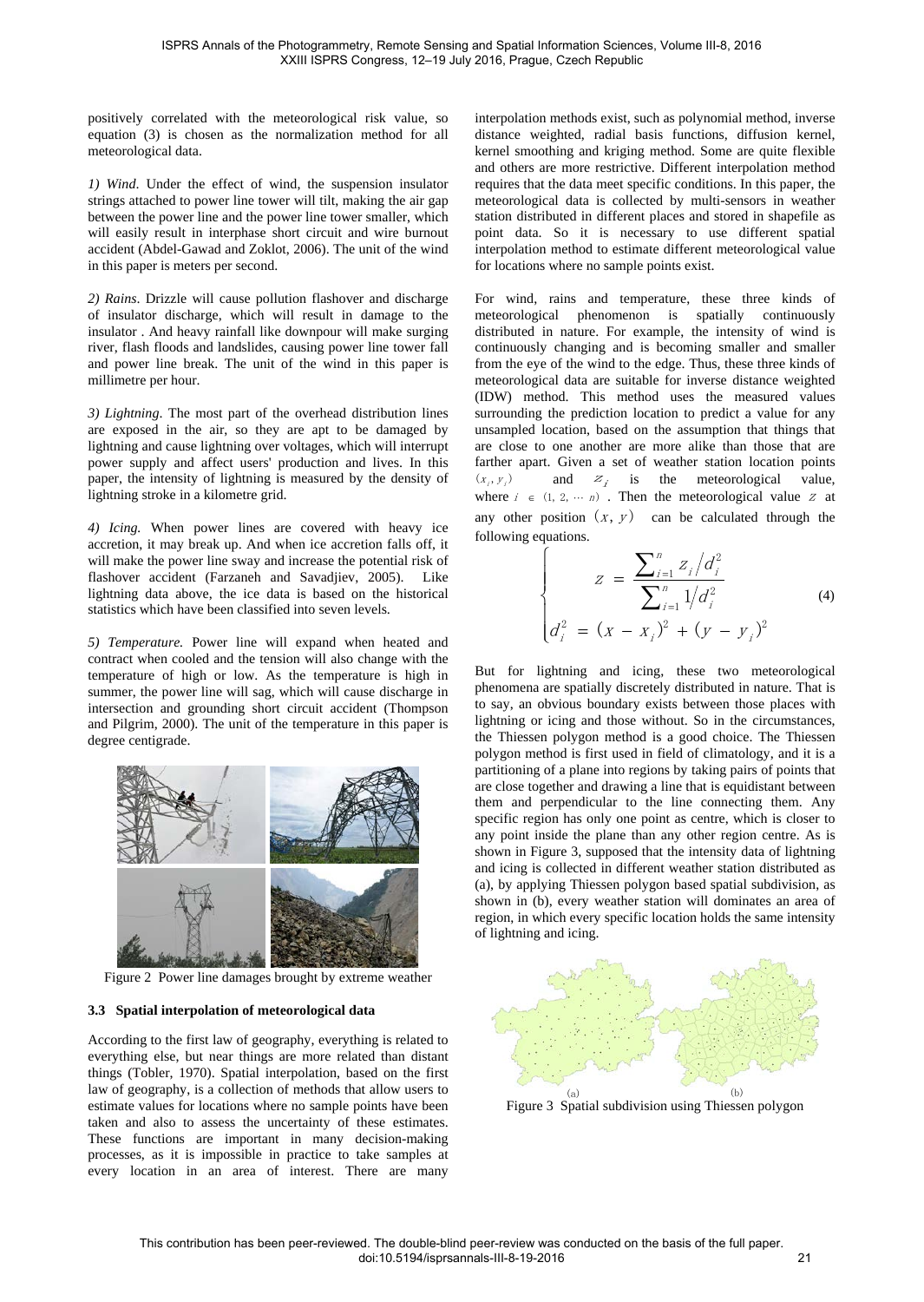#### <span id="page-3-2"></span>**3.4 Indicator weights and consistency check**

After the selection of indicators, to assign weights for each indicator is the precondition of PLMRI value calculation according to equation (1). There are many approaches to find weights, including conjunctive/disjunctive approaches, Analytical Hierarchy Process (AHP), the Hasse-Diagramm technique, Outranking approach and Delphi approach. Among these methods, AHP is one of the most widely used multicriteria decision-making tools (Ishizaka and Labib, 2011). AHP provides an effective quantitative decision making tool to deal with complex and unstructured problems. AHP allows a better, easier, and more efficient framework for the identification of selection criteria, calculating their weights and analysis.

The ability to handle both qualitative as well as quantitative data makes AHP an ideal methodology for some prioritization problems by considering different criteria. The process of AHP can be summarized in four steps: construct the decision hierarchy; determine the relative importance of attributes and sub-attributes; evaluate each alternative and calculate its overall weight in regard to each attribute, and check the consistency of the subjective evaluations (Schoenherr et al., 2008). This paper selects five kinds of meteorological factors, thus the decision hierarchy is a one-layer structure as shown in [Figure 4.](#page-3-0)





<span id="page-3-0"></span>*1*) Evaluation matrix. Let  $v = \{v_i \mid i = 1, 2 \cdots n\}$  be a set of meteorological factors. The evaluation matrix A is the result of the pairwise comparison on n criteria, in which every element  $a_{ij}$  is the relative importance between the i-th and j-th criteria using 1-9 relative importance scales method. The nine points are chosen because psychologists conclude that nine objects are the most that an individual can simultaneously compare and consistently rank. Each point indicates the intensity of relative importance and definition of each point is shown in [Table 1.](#page-3-1) For example in equation (5),  $a_{12} = 3$ means that the first meteorological factor is moderately more important than the second meteorological factor in bringing potential risks to power lines.

$$
A = \begin{bmatrix} a_{11} & a_{12} & \cdots & a_{1n} \\ a_{21} & a_{22} & \cdots & a_{2n} \\ \vdots & \vdots & \ddots & \vdots \\ a_{n1} & a_{n2} & \cdots & a_{nn} \end{bmatrix} a_{1i} = 1, a_{1j} = \frac{1}{a_{jj}} \quad (5)
$$

| Intensity of importance | Definition                 |  |
|-------------------------|----------------------------|--|
|                         | Equally important          |  |
|                         | Moderately more important  |  |
|                         | Strongly more important    |  |
|                         | Very strong more important |  |
|                         | Extremely more important   |  |
| 2, 4, 6, 8              | Intermediate values        |  |

<span id="page-3-1"></span>Table 1 Nine-point intensity of importance scale

*2) Indicator weights calculation.* In the mathematical process of AHP, the indicator weights are given by the right eigenvector corresponding to the largest eigenvalue of the evaluation matrix A. In this paper we use square root method to find the eigenvector and the largest eigenvalue of matrix A. First, calculate the product of every matrix elements of each row.

$$
M_{i} = \prod_{j=1}^{n} a_{ij} \tag{6}
$$

Then calculate the n times squaring-roots  $W_i$  of  $M_i$ .

$$
\overline{W}_i = \sqrt[n]{\prod_{j=1}^n a_{ij}} \tag{7}
$$

Then normalize the vector  $W = (W_1, W_2, \cdots W_n)^T$ . We will get the eigenvector  $W = (W_1, W_2, \cdots W_n)^T$ , which is the weight value of each indicator.

$$
W_{i} = \frac{W_{i}}{\sum_{k=1}^{n} W_{k}}
$$
 (8)

Finally, calculate the largest eigenvalue  $\lambda$  of matrix A.

$$
\lambda_{\max} = \sum_{i=1}^{n} \frac{(AW)_{i}}{nW_{i}} = \frac{1}{n} \frac{\left(\sum_{j=1}^{n} \frac{a_{j}W_{j}}{11}\right)}{W_{1}} + \frac{\sum_{j=1}^{n} \frac{a_{j}W_{j}}{11}}{W_{2}} + \dots + \frac{\sum_{j=1}^{n} \frac{a_{j}W_{j}}{111}}{W_{n}} \tag{9}
$$

*3) Consistency check.* The quality of the output of the AHP is strictly related to the consistency of the pairwise comparison judgments. The consistency is defined by the relation between the entries of  $A : a_{ii} * a_{ii} = a_{ii}$ . The consistency index CI is given by equation (10).

$$
CI = \frac{\lambda_{\max} - n}{n - 1} \tag{10}
$$

The final consistency ratio  $CR = CI / RI$ , usage of which lets the user to conclude whether the evaluations are sufficiently consistent, is calculated as the ratio of the CI and the random index RI. When the CR is no more than 10%, we think that the judgment matrix has a satisfactory consistency. Otherwise, adjustment of the judgment matrix is needed.

#### **3.5 Overlay and buffer analysis for risk assessment**

After the result of indicator weights has passed the consistency check, the PLMRI raster map can be generated based on five kinds of meteorological raster map using equation (1) and ArcGIS raster calculator. In this process, the raster size of every meteorological raster map should keep the same in order to make sure that: (a) every raster grid has a PLMRI value and (b) all raster grids exactly cover the whole geographic area.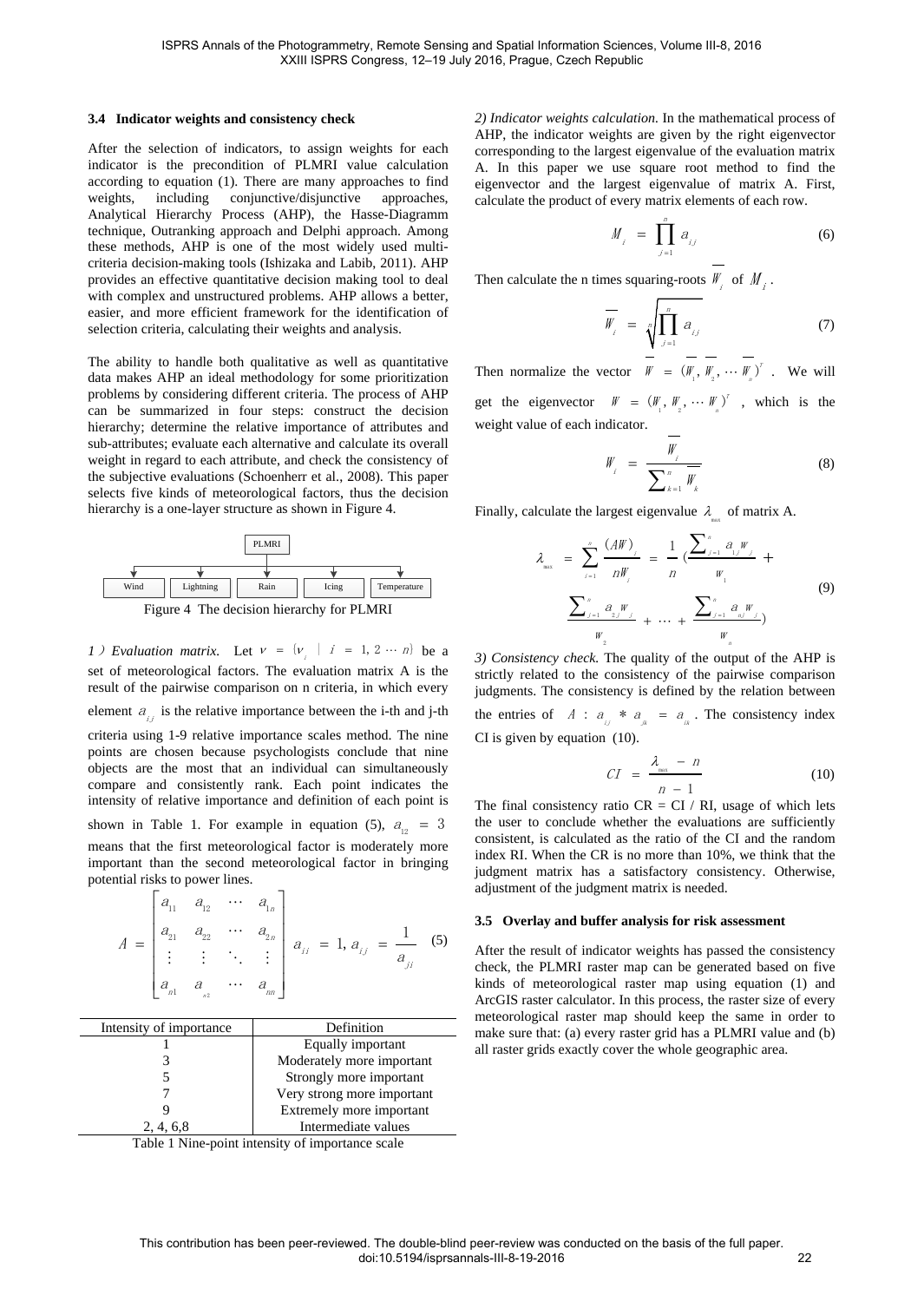

Figure 5 Workflow of PLMRI value extraction

<span id="page-4-0"></span>Then centred with the power lines, to generate a buffer polygon section by section with a specific radius and overlay all buffer polygons on the PLMRI raster map to extract the maximum PLMRI value inside each buffer polygon. The whole workflow is shown in [Figure 5.](#page-4-0) That maximum PLMRI value is the quantitative evaluation of the overall meteorological risk that faced with each power line section. When the PLMRI value exceeds a certain threshold, system starts the alarm program to call the power lines manager for special attention or maintenance.

#### **4. CASE STUDIES**

Guizhou Province is located in the Yun-Gui Plateau of China. With complex meteorological and geological conditions, it is vulnerable to climate hazard and owns high frequency of natural disasters (such as low temperature, freezing, storms, floods, fires, etc.). When a large scale natural disaster occurs, the power grid usually suffers equipment failure, broken line and disconnection accident. As the disaster situation is complex, the disaster assessment and emergency repair work is difficult to carry out timely and effectively. Therefore, this paper chooses Guizhou province as the experimental area, and presents the meteorological risk modeling and analysis based on the multi-sensor meteorological data from 87 weather stations (as shown in [Figure 3\)](#page-2-1) in Guizhou province in February 24, 2015.

The major impediment to studying power lines meteorological risk in the study area was the unavailability of GIS data in a digital format. Therefore, in this study, a number of dataset were generated. The boundary data of Guizhou Province are obtained from the National Foundation Geological Information System. The wind speed data, lightning density data, precipitation data, icing intensity data and temperature data were collected from the Meteorological Bureau of Guizhou Province. In the present study, a cell size of 0.018\*0.018 radians square was considered as the basic operational unit for analysis.

#### **4.1 The interpolated raster map of meteorological data**

The three kinds of meteorological data gathered by different meteorological sensors in weather stations are in the form of discrete point data except that the original data of ice and lightning density are raster dataset got from Meteorological Bureau of Guizhou Province. Using inverse distance weighted method, the three kinds of interpolated meteorological raster maps are generated as shown in [Figure 6.](#page-4-1) The reference system of the raster maps is WGS1984 and the raster unit length is 0.018 radians.

The wind speed ranges from 0 to 9 meters per second, the lightning density ranges from 1 to 13.5 times per kilometres square, the rain fall ranges from 0mm to 3mm, the icing intensity ranges from level 1 to level 7, and the temperature ranges from 16 to 24 degree centigrade. It can be seen from the [Figure 6](#page-4-1) that the spatial distribution of different kinds of meteorological data are obviously different. Areas with higher wind speed and lightning density are mainly in the west, while areas with more rain falls in the east and areas with higher temperature in the south. So, to get reasonable meteorological risk assessment results, considering only one meteorological factor is one-sided. It is necessary to integrate all the meteorological factors that harm the safe operation of power lines most.



Figure 6 Interpolated meteorological raster maps

#### <span id="page-4-1"></span>**4.2 The PLMRI raster map**

According to the conceptual framework, five indicators were selected to represent and quantitatively calculate power line meteorological risk, and the weights were computed by applying AHP method. Three experts in the meteorology and four experts in the energy and utility subjects were selected. Through the issuance of questionnaires, and sort out the evaluation opinions of experts, comparisons are made on a scale of 1–9 [\(Table 1\)](#page-3-1). This scale was originally chosen to support comparisons within a limited range but with sufficient sensitivity. These pairwise comparisons yield a reciprocal n-byn matrix A. Weights were obtained by analysis matrix A according to Section [3.4.](#page-3-2) The consistency is tested as shown in [Table 2.](#page-5-0) The final consistency ratio is  $0.075 \leq 0.1$ , so the results pass the test of consistency, which means that the proposed judgment matrix has a satisfactory consistency. The indicators are in the leftmost column, which are wind, lightning, rain, icing and temperature from up to bottom, and the weights of indicators are in the rightmost column [\(Table 2\)](#page-5-0).

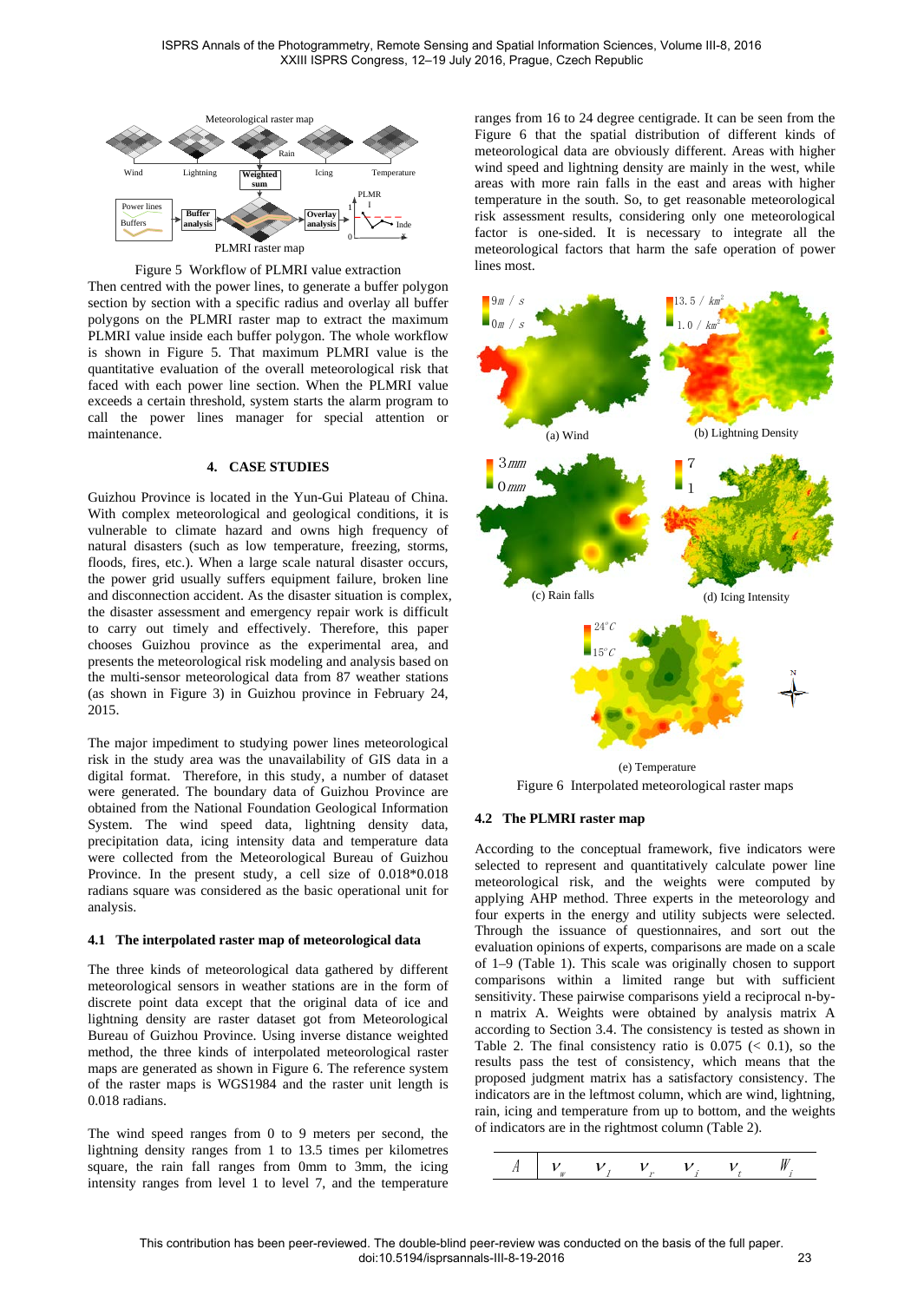| $V_{w}$                                                                                |     | 3 | 2   | $\overline{c}$ | $\overline{c}$ | 0.325 |
|----------------------------------------------------------------------------------------|-----|---|-----|----------------|----------------|-------|
| $V_i$                                                                                  | 1/3 |   | 1/3 | 1/2            | 1/3            | 0.078 |
| $V_r$                                                                                  | 1/2 |   |     | 4              | 2              | 0.283 |
| $v_{i}$                                                                                | 1/2 |   | 1/4 |                | 1/4            | 0.099 |
| $V_{t}$                                                                                | 1/2 |   | 1/2 | 4              |                | 0.215 |
| $=5.338$ $CR = 0.075 \le 0.10$<br>max                                                  |     |   |     |                |                |       |
| $\cdot$ $\cdot$<br>$\cdot$ $\cdot$<br>. .<br>$\overline{\phantom{a}}$<br>$\sim$ $\sim$ |     |   |     |                |                |       |

| Table 2 Comparison matrix and indicator weights |  |  |  |
|-------------------------------------------------|--|--|--|
|                                                 |  |  |  |

<span id="page-5-0"></span>After the selection of indicators, their standardization, and the definition of indicator weights, an analysis is performed in a raster environment using ArcGIS software to obtain the final PLMRI raster map. All weighted meteorological maps are overlaid using addition and the PLMRI raster map was then calculated using the Raster Calculator. Disregarding pixels with zero values or NODATA, the risk index values range from 0.10 to 0.58 (as shown in [Figure 7\)](#page-5-1). The closer these numbers are to 1, the higher the likelihood of power line meteorological risk.



Figure 7 The PLMRI raster map

#### <span id="page-5-1"></span>**4.3 The PLMRI value extraction**

Using Raster Calculator, the PLMRI raster map is generated which shows the spatial distribution of PLMRI values everywhere in Guizhou Province. But for power lines managers, the PLMRI value surrounding power lines is needed for meteorological risk early warning. This paper uses the buffer and overlay analysis to extract the PLMRI value surrounding power lines. Taking Tongli 220kv AC Line as an example, it is located in Qiandongnan Miao and Dong Autonomous Prefecture and passes through Yuping Dong Autonomous County, Zhenyuan County, Sansui County, Jinping County and Liping County from north to south.



<span id="page-5-2"></span>Figure 8 Buffer of Tongli Line on PLMRI raster map

Centred with every power line section of Tongli Line, buffers with radius of 0.02 radians are generated (as shown in [Figure 8\)](#page-5-2). The PLMRI value for each section of power lines can be extracted by finding the maximum value of PLMRI raster cell that is inside the power line section buffer. [Figure 9](#page-5-3) is a broken line graph that shows the PLMRI for each power line section of Tongli Line. From this graph, power line section with high meteorological risk can be intuitively seen, which provides an efficient way to help policymakers and power line manager to determine whether preventative maintenance is needed.



Figure 9 PLMRIs for each power line section

#### <span id="page-5-3"></span>**4.4 Validation of PLMRI**

In order to validate the effectiveness of our proposed PLMRI model, this paper further conducts correlation analysis between the average PLMRI value and the corresponding cumulative failure times of each power lines according to the meteorological data of 2015 and operational data of 225 power lines. To rule out the influence of non- meteorological factors, we only count in the failures associated with meteorological factors, including wire breakdown, lightning failure, tower deformation, tower dumping and trip out caused by wind and ice. The results are shown in Table 3. Due to space limitations, only part of the data is selected.

| Index | Name                | Failure<br>Times | Average<br><b>PLMRI</b> |
|-------|---------------------|------------------|-------------------------|
|       |                     |                  |                         |
| 3654  | LanLiu Schort I     | 20               | 0.41                    |
| 3651  | OiuKai Schort I     | 26               | 0.66                    |
| 3640  | Yong Yang Schort II | 21               | 0.50                    |
| 3638  | XiangMa Schort      | 19               | 0.25                    |
| 3617  | MeZhen Schort       | 30               | 0.73                    |
| 3616  | AnYao Schort        | 25               | 0.45                    |
| 3615  | ShiJiu Schort I     | 21               | 0.44                    |
| 3614  | KaiXhuan Schort II  | 26               | 0.50                    |
| 3613  | KaiXhuan Schort I   | 13               | 0.19                    |
|       |                     |                  |                         |

Table 3 Failure times and historical average PLMRI

Using the least squares method based linear model, we fit the historical average PLMRI value with failure times. The results are shown in Figure 10, in which Y-axis is for historical average PLMRI value and X-axis for total failure times. The fitting equation is  $y=0.0289x-0.1745$  with a determination coefficient of 0.8669, which shows that there is a very good correlation between average PLMRI and the number of power line failure. So the PLMRI has certain explanatory power for power line failures, it also suggests that the meteorological risk evaluation model proposed in this paper is practical.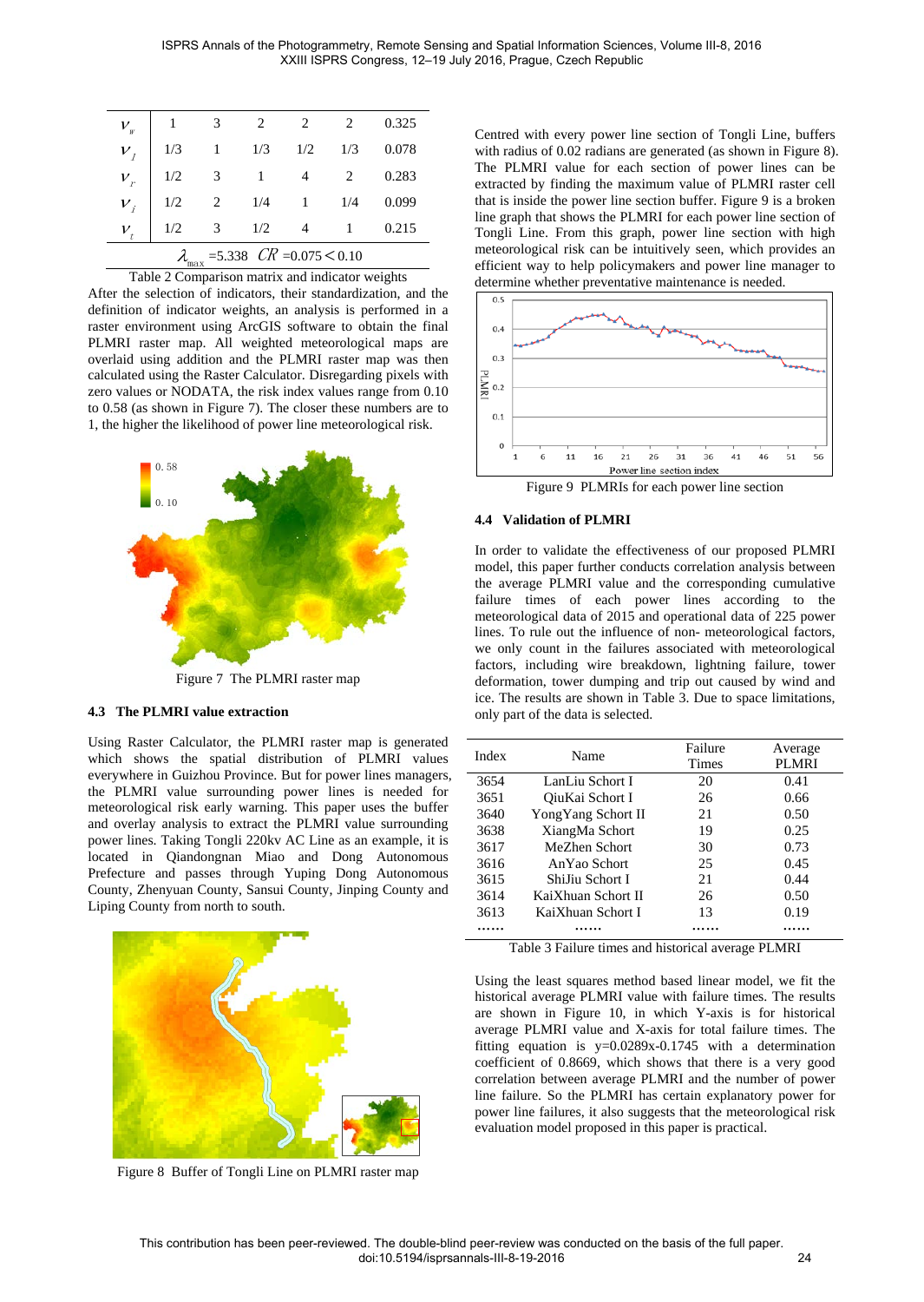

Figure 10 Correlation between PLMRI and failure times **4.5 Management options**

The method developed for meteorological risk assessment for power lines can assist in the implementation of power line management strategies to prevent power line faults caused by<br>meteorological factors. Specifically, the developed meteorological factors. Specifically, the developed meteorological risk map for power lines can be useful: (a) for the early warning and protection of power lines against meteorological factors with a potential capacity for damage and (b) as an important tool for policy makers and managers from power administrative departments.

The local authorities should take reasonable protective measures (power line inspection, parts replacement, tower reinforcement, etc.) necessary to prevent potential reinforcement, etc.) necessary meteorological damage for power lines in the high risk areas. Large areas in Guizhou Province can be classified as low or very low risk areas; these areas could consequently be preferable for future power line planning project as they are not prone to meteorological damage.

### **5. CONCLUSIONS**

This paper puts forward a meteorological risk assessment method for power lines based on GIS and multi-sensor integration technology. In this research, multiple sensors were used to collect multiple meteorological data and analytic hierarchy process was performed to achieve the power line meteorological risk modelling. Finally, using GIS raster calculator, buffer analysis and overlay analysis, the meteorological risk for each power line section was calculated and extracted. This method provides a new and effective thought for the power line operation maintenance and meteorological risk management.

Qualitative risk assessment methods for depend on expert opinions. Being subjective, the results of these methods vary based on the knowledge of experts. By introducing analytic hierarchy process into meteorological risk assessment model, different experiences and knowledge of power line experts can be incorporated and then transferred into measurable meteorological risk weights, which make it possible for quantitative analysis of meteorological risk assessment. The assessment results of our proposed method will also be more reliable and efficient than that of a qualitative method.

Compared with traditional manual inspection and single sensor inspection, multi-sensor integration technology in the power line meteorological risk management has two obvious advantages: First, multi-sensors widely distributed in space make it possible for spatial interpolation of meteorological point data, which ensures the acquisition of meteorological value in wide areas and the meteorological risk assessment of any power lines in any position. Second, the meteorological risk model considering five kinds of multiple sensors can implement the comprehensive evaluation of power line meteorological risk, which makes up for the deficiency of the risk assessment method that considers only one meteorological factor.

This study also has room for improvement. For example, spatial interpolation method for meteorological factors can be chosen more scientifically according to the nature of different meteorological factors. Further research will introduce spatialtemporal interpolation method for meteorological point data to approximate the PLMRI value of any time.

# **ACKNOWLEDGEMENTS**

This research was funded by the National Natural Science Foundation of China (Grant No.41271449, Grant No.41171350 and Grant No.61172175) and the Open Research Fund Program (No.13I01) of State Key Laboratory of Information Engineering in Surveying, Mapping and Remote Sensing (Wuhan University).

### **REFERENCES**

Abdel-Gawad, A.F. and Zoklot, A.S.A., 2006. Wind and environmental effects on overhead high voltage transmission lines. In: U. Mander, C.A. Brebbia and E. Tiezzi (U. Mander, C.A. Brebbia and E. Tiezzi)^(U. Mander, C.A. Brebbia and E. Tiezzis)|,*\*WIT Transactions on Ecology and the Environment*, pp. 433-443.

Aggarwal, R.K., Johns, A.T., Jayasinghe, J.A.S.B. and Su, W., 2000. An overview of the condition monitoring of overhead lines. *Electric Power Systems Research*, 53(1): 15-22.

Bagli, S., Geneletti, D. and Orsi, F., 2011. Routeing of power lines through least-cost path analysis and multicriteria evaluation to minimise environmental impacts. *Environmental Impact Assessment Review*, 31(3): 234-239.

Bai, H.F. and Li, H.N., 2009. Dynamic response of overhead transmission lines to oscillation caused by wind or rainfall loads. *Power system technology*, 33(2): 36-40.

Davidson, R. and Lambert, K., 2001. Comparing the Hurricane Disaster Risk of U.S. Coastal Counties. *Natural Hazards Review*, 2(3): 132-142.

Farzaneh, M. and Savadjiev, K., 2005. Statistical analysis of field data for precipitation icing accretion on overhead power lines. *IEEE TRANSACTIONS ON POWER DELIVERY*, 20(21): 1080-1087.

Haihong, C., Jing, Z. and Shuting, W., 2013. Development and Application of Electric Power Communication Line Management System Based on GIS. *Electric Power System and its Automation*(02): 26-30+64.

Ishizaka, A. and Labib, A., 2011. Review of the main developments in the analytic hierarchy process. *EXPERT SYSTEMS WITH APPLICATIONS*, 38(11): 14336-14345.

Jakše, J., Harash, A., Thabet, M. and McClure, G., 2001. Numerical modelling of snow-shedding effects on a 110 kV overhead power line in Slovenia. *The Eleventh International Offshore and Polar Engineering Conference*. International